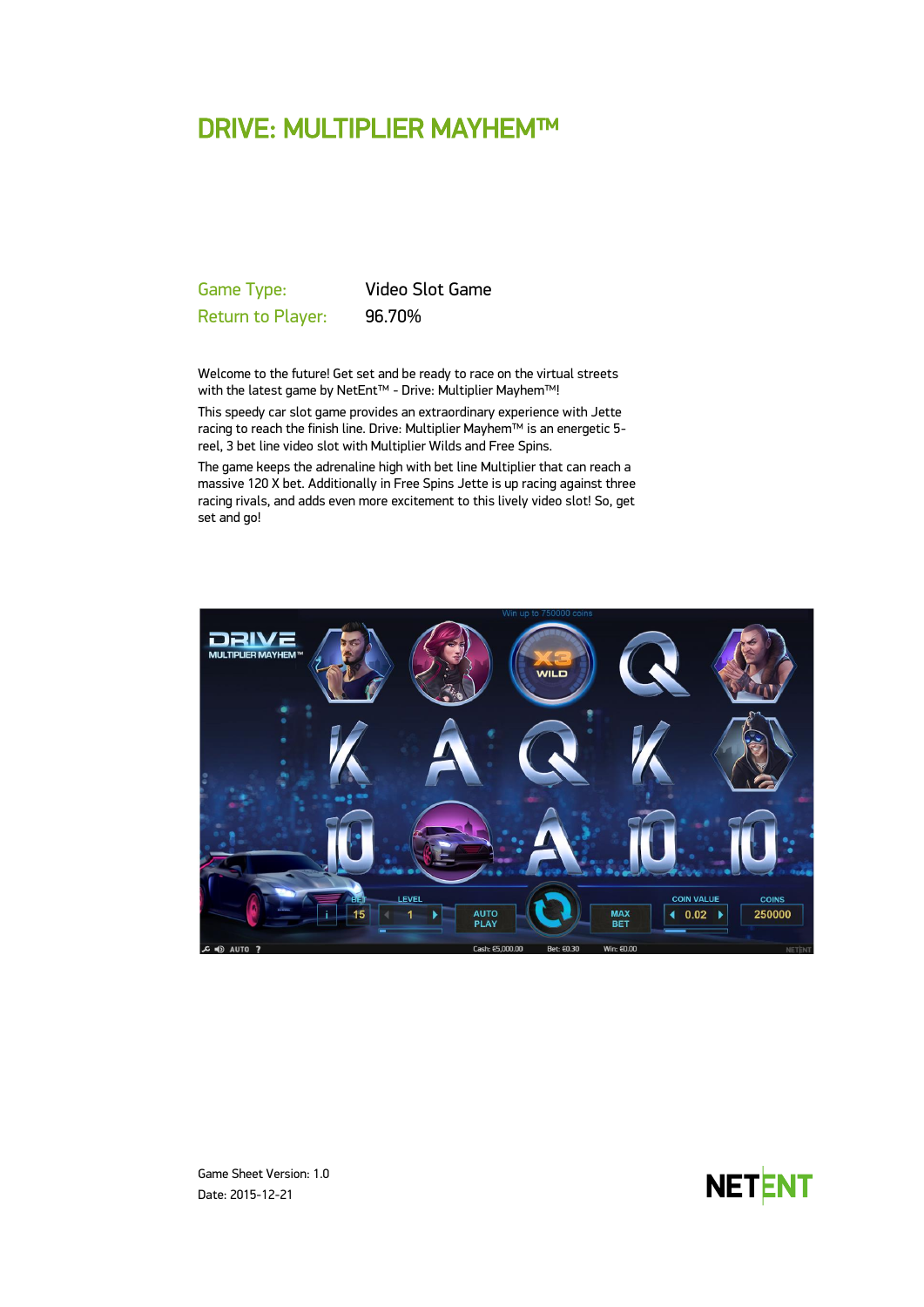| <b>GENERAL INFORMATION</b>         |                                                                                                                                                                                                                                                                                                                                                                                                                                                                                                               |  |
|------------------------------------|---------------------------------------------------------------------------------------------------------------------------------------------------------------------------------------------------------------------------------------------------------------------------------------------------------------------------------------------------------------------------------------------------------------------------------------------------------------------------------------------------------------|--|
| Game Type                          | Video Slot Game                                                                                                                                                                                                                                                                                                                                                                                                                                                                                               |  |
| Reel Type                          | <b>Spinning Reels</b>                                                                                                                                                                                                                                                                                                                                                                                                                                                                                         |  |
| Reels                              | 5 reels, 3 rows, 15 bet lines (fixed)                                                                                                                                                                                                                                                                                                                                                                                                                                                                         |  |
| Default Bet Levels                 | $1 - 10$                                                                                                                                                                                                                                                                                                                                                                                                                                                                                                      |  |
| Default Coin Values (€)            | 0.01, 0.02, 0.05, 0.10, 0.20, 0.50                                                                                                                                                                                                                                                                                                                                                                                                                                                                            |  |
| Default Min / Max Bet $(\epsilon)$ | 0.15/75                                                                                                                                                                                                                                                                                                                                                                                                                                                                                                       |  |
| Default Free Round Values          | Bet level 1, 15 bet lines, €0.01 coin value (cost €0.15)                                                                                                                                                                                                                                                                                                                                                                                                                                                      |  |
| <b>GAME FEATURES</b>               |                                                                                                                                                                                                                                                                                                                                                                                                                                                                                                               |  |
|                                    | Multiplier Wilds<br><b>Free Spins</b><br>٠<br>Nitro Collect Meter<br>Free Spins with 3 levels                                                                                                                                                                                                                                                                                                                                                                                                                 |  |
| <b>PAYOUT</b>                      |                                                                                                                                                                                                                                                                                                                                                                                                                                                                                                               |  |
| Return to Player (%)               | 96.70                                                                                                                                                                                                                                                                                                                                                                                                                                                                                                         |  |
| Default Maximum Win                | €90 000 / 180 000 coins – on a single bet line                                                                                                                                                                                                                                                                                                                                                                                                                                                                |  |
| Hit Frequency (%)                  | 28.72                                                                                                                                                                                                                                                                                                                                                                                                                                                                                                         |  |
| <b>RESPONSIBLE GAMING</b>          |                                                                                                                                                                                                                                                                                                                                                                                                                                                                                                               |  |
| <b>Player Limits</b>               | • Player and casino operator can set the following play limits: Bet & loss<br>per session, day, week or month. Block all play for a specified period of<br>time. Restrict session play length in minutes.<br>• Playing for real is restricted by player account funds (i.e. cannot play for<br>credit).<br>• (Italy jurisdiction only) Player can initially have a maximum of 1.000 $\epsilon$ in<br>the wallet. Since each game is a user session, the player's wallet may<br>exceed this limit during play. |  |
| Other                              | Play for Fun<br>٠<br>Variable coin values<br>Variable bet levels<br>G4 mode                                                                                                                                                                                                                                                                                                                                                                                                                                   |  |
| <b>TECHNICAL INFORMATION</b>       |                                                                                                                                                                                                                                                                                                                                                                                                                                                                                                               |  |
| Game ID                            | multipliermayhem_not_mobile (basic wallet)<br>multipliermayhem_not_mobile_sw (seamless wallet)                                                                                                                                                                                                                                                                                                                                                                                                                |  |
| <b>Game Version</b>                | 1.0                                                                                                                                                                                                                                                                                                                                                                                                                                                                                                           |  |
| Paytable Version                   | 1.0                                                                                                                                                                                                                                                                                                                                                                                                                                                                                                           |  |
| Display Resolution                 | 1280x720                                                                                                                                                                                                                                                                                                                                                                                                                                                                                                      |  |
| Aspect Ratio                       | 16:9                                                                                                                                                                                                                                                                                                                                                                                                                                                                                                          |  |
| Technology                         | HTML5 or higher                                                                                                                                                                                                                                                                                                                                                                                                                                                                                               |  |
| Deployment                         | Refer to CasinoModule Help for information about launching CasinoModule<br>games.                                                                                                                                                                                                                                                                                                                                                                                                                             |  |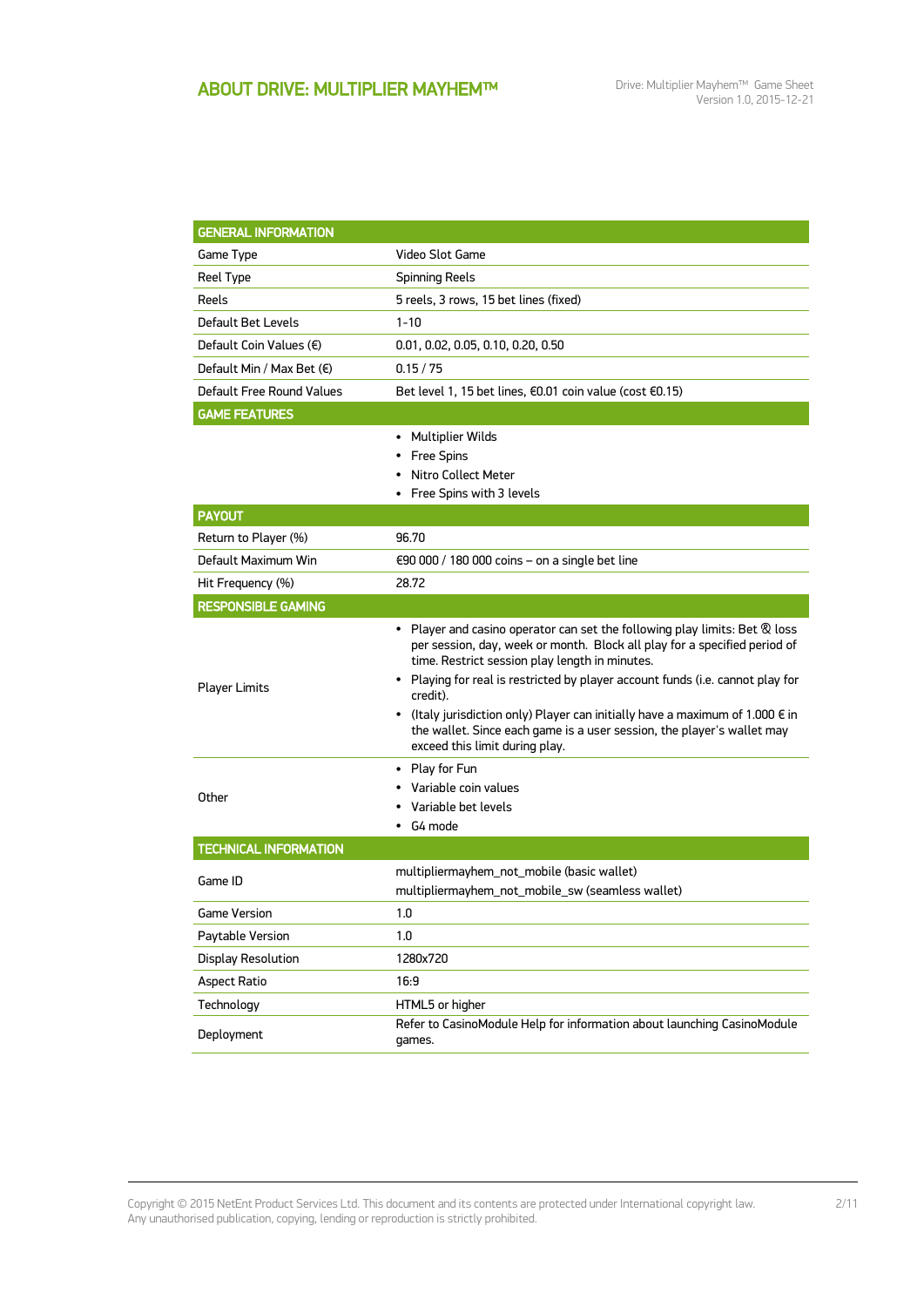<span id="page-2-0"></span>

Drive: Multiplier Mayhem™ graphics

# Game Theme and Graphics

With bustling bet lines, Drive: Multiplier Mayhem™ is a video slot that keeps the adrenaline rushing throughout the game. The players will want to keep playing as they get Multiplier Wilds and face the opponents in Free Spins!

Drive: Multiplier Mayhem™ offers players a terrific game experience with its unique gameplay triggering random Multiplier Wilds in the main game!

Free Spins takes the excitement to another level with the 3 opponents that Jette strives to beat to the finish line. Players will be thrilled to see the Nitro Collect Meter stacking up the Nitro symbols and taking them to race against the next opponent!



Big Win

## Main Game

Players can select the coin value and bet level before starting the game round.

• Game actions. The buttons on the key pad perform the following different game actions:



Clicking the left and right arrows increases and decreases the bet level (i.e. number of coins per bet line) by 1. To increase or decrease faster, the player can click and drag the slider below.

|                           | Clicking the Spin button starts a game round at<br>the current bet level and coin value.        |
|---------------------------|-------------------------------------------------------------------------------------------------|
| <b>MAX</b><br><b>RFT</b>  | MAX BET plays the game at the highest bet<br>level and the current coin value.                  |
| <b>COIN VALUE</b><br>0.02 | Clicking the left and right arrows increases and<br>decreases the coin value to the next level. |
|                           | To increase or decrease faster, the player can<br>click and drag the slider below.              |
| <b>ALITO</b>              | Clicking AUTOPLAY automatically plays the<br>game for the selected number of rounds.            |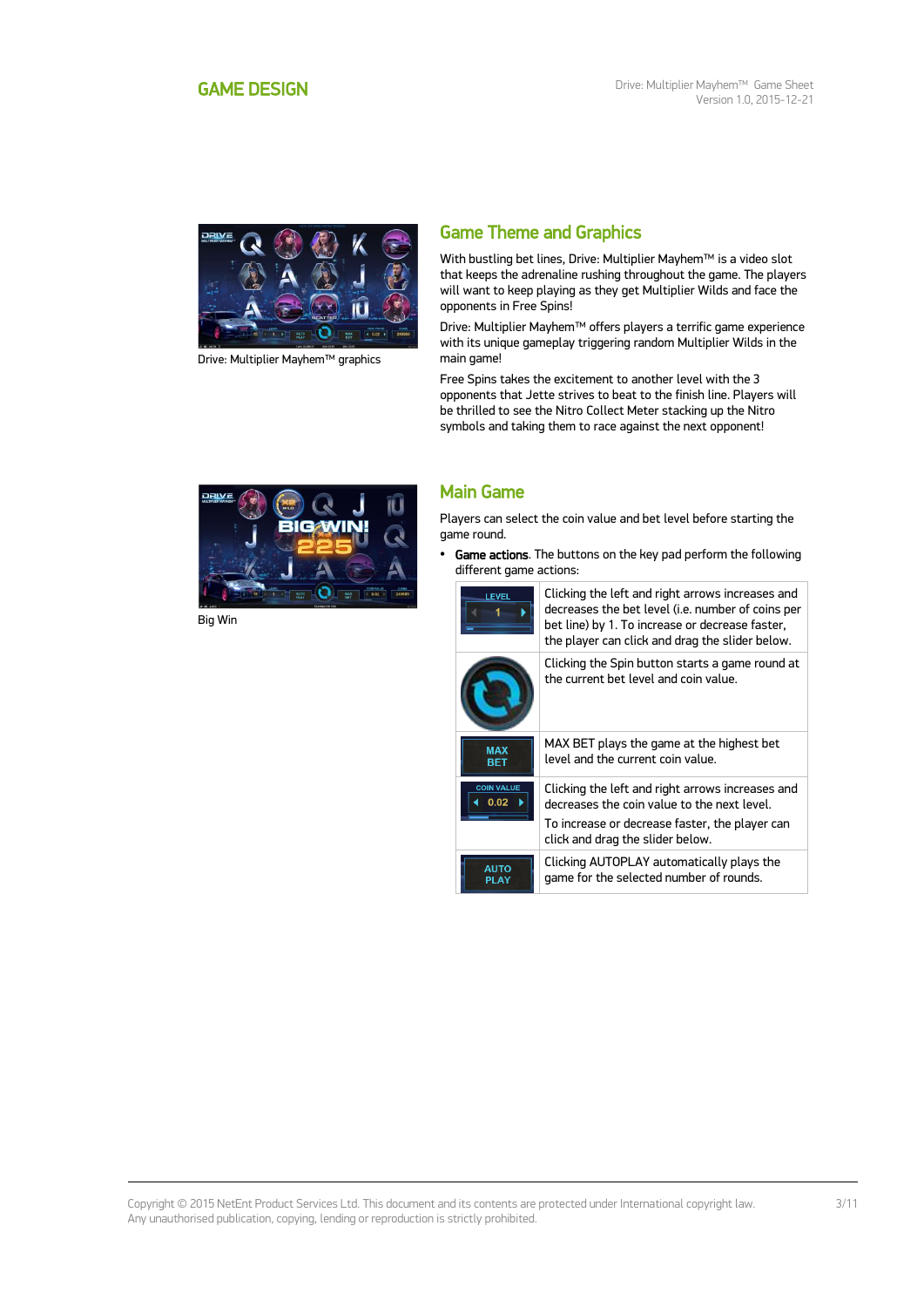

Multiplier Wilds

# Multiplier Wilds

Multiplier Wild symbols can appear anywhere on reels 1-5 and substitute for all symbols, except Scatter symbols and Nitro symbols. These Multiplier Wilds have the same multiplier as the reel (1-5) they have landed on. Any bet line win with Multiplier Wild symbols multiplies the bet line win by 1-5 respectively.

If 2 or more Multiplier Wild symbols appear on the winning bet line, then the corresponding multipliers are multiplied. For example, a winning bet line with Multiplier Wild symbols on reels 2 (x2) and 4 (x4) multiply to give a x8 multiplier.



Free Spins splash screen



Nitro Collect Meter



Jette meets Twitch

## Free Spins

In the main game only, 3 Scatter symbols appearing anywhere on reels 2, 3 and 4, activate 10 Free Spins.

In Free Spins only, 3 Nitro symbols appearing anywhere on reels 2, 3, and 4, award additional Free Spins and overlay Multiplier Wilds.

The overlay Multiplier Wild symbols randomly appear anywhere on reels and act as a Multiplier Wild symbol only. Only one overlay Wild symbol can appear on a reel.

Collected Nitro symbols are stacked in the Nitro Collect Meter from bottom to top. The Free Spins start with the player racing against Twitch, the first opponent. After collecting 3 Nitro symbols, the game moves to the next level. The player wins a random overlay Multiplier Wild and the next racing opponent appears. If a player collects 2 Nitro symbols in one spin, and 3 Nitro symbols in the next spin, the 2 Nitro symbols remaining are carried forward and are accounted for in the next level.

After collecting the final 3 Nitro symbols when racing against Bruiser, the last opponent, the player races until the end of Free Spins.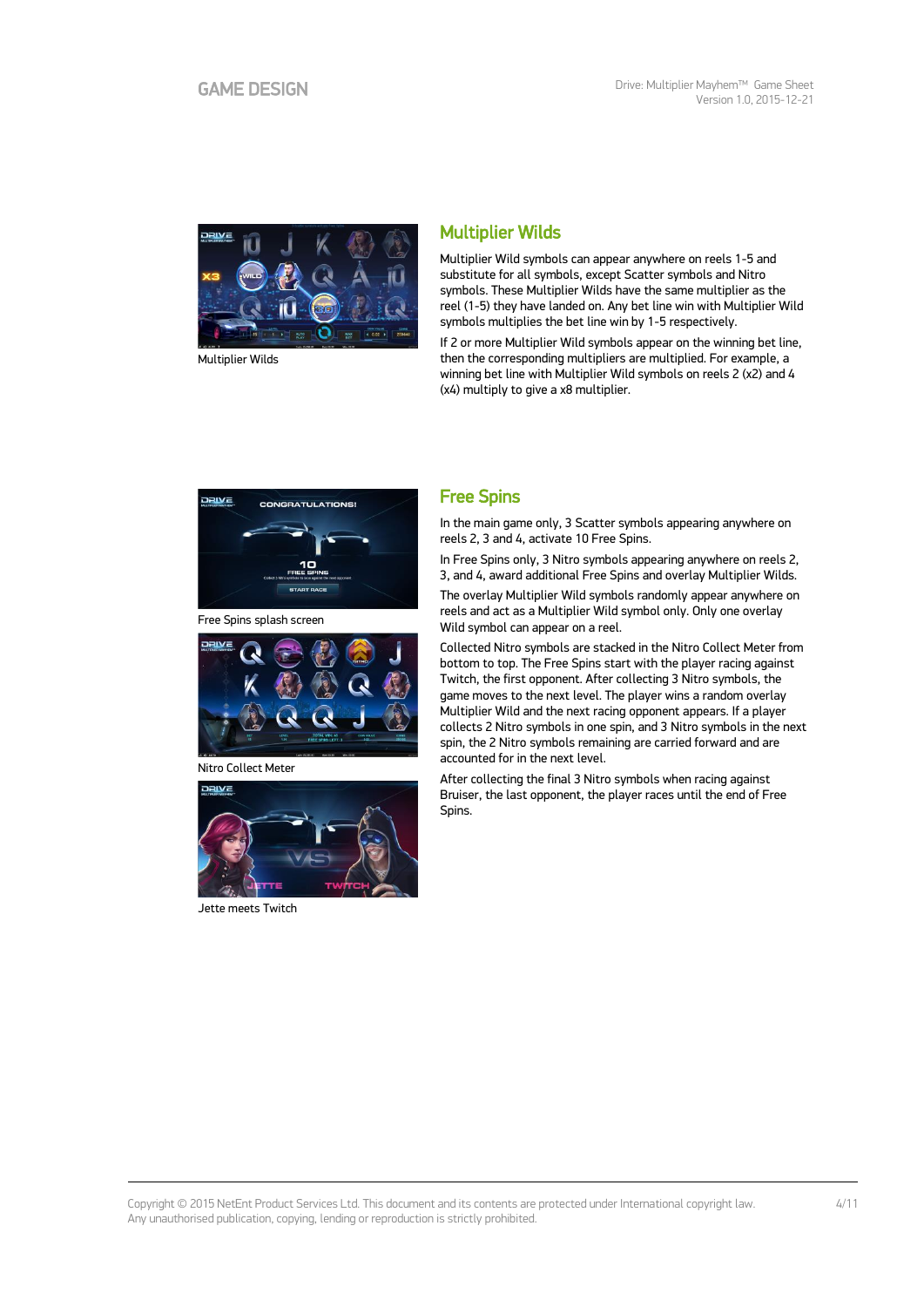# Bet Lines

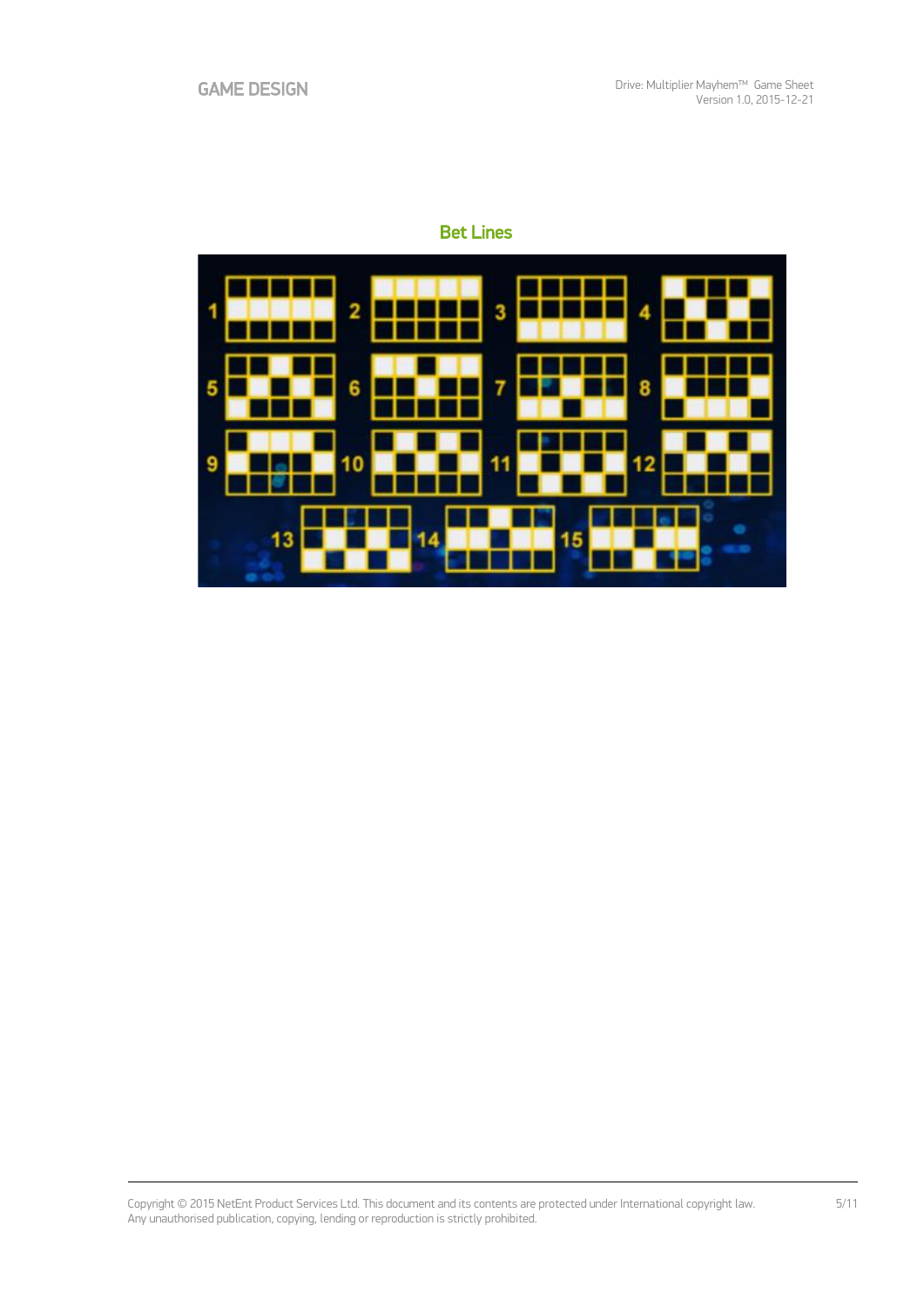### <span id="page-5-0"></span>Payout Summary

#### GAME RETURN TO PLAYER (RTP)

- Total: 96.70%
- Main Game: 72.35%
- Free Spins: 24.35%

#### **HIT FREQUENCY**

- Any win: 28.72%
- Feature: 0.4782% (1 in 209)

#### MAXIMUM PAYOUT

- Main game: €90 000 / 180 000 coins on a single bet line
- Free Spins: €90 000 / 180 000 coins on a single bet line
- Coinciding: €383 175 / 766 350 coins

#### PAYOUT RULES IN MAIN GAME

- Bet line wins pay if in succession from the leftmost reel to the rightmost reel.
- A bet line win in coins is equal to the value shown in the paytable multiplied by the bet level.
- A bet line win in currency is equal to the win in coins multiplied by the coin value.
- Only the highest win per bet line is paid.
- Simultaneous wins on different bet lines are added.
- All coin wins pay on bet lines only.

#### PAYOUT RULES IN FREE SPINS

- The Free Spin symbol is a Scatter symbol.
- In the main game only, 3 Scatter symbols appearing anywhere on reels 2, 3, and 4, activate 10 Free Spins.
- Free Spins are played at the same bet level and coin value as the round that activated Free Spins.
- Free Spin wins are added to any bet line wins.
- The total win field includes any wins during Free Spins added to any wins from the round that activated Free Spins.
- Additional Free Spins cannot be won during Free Spins.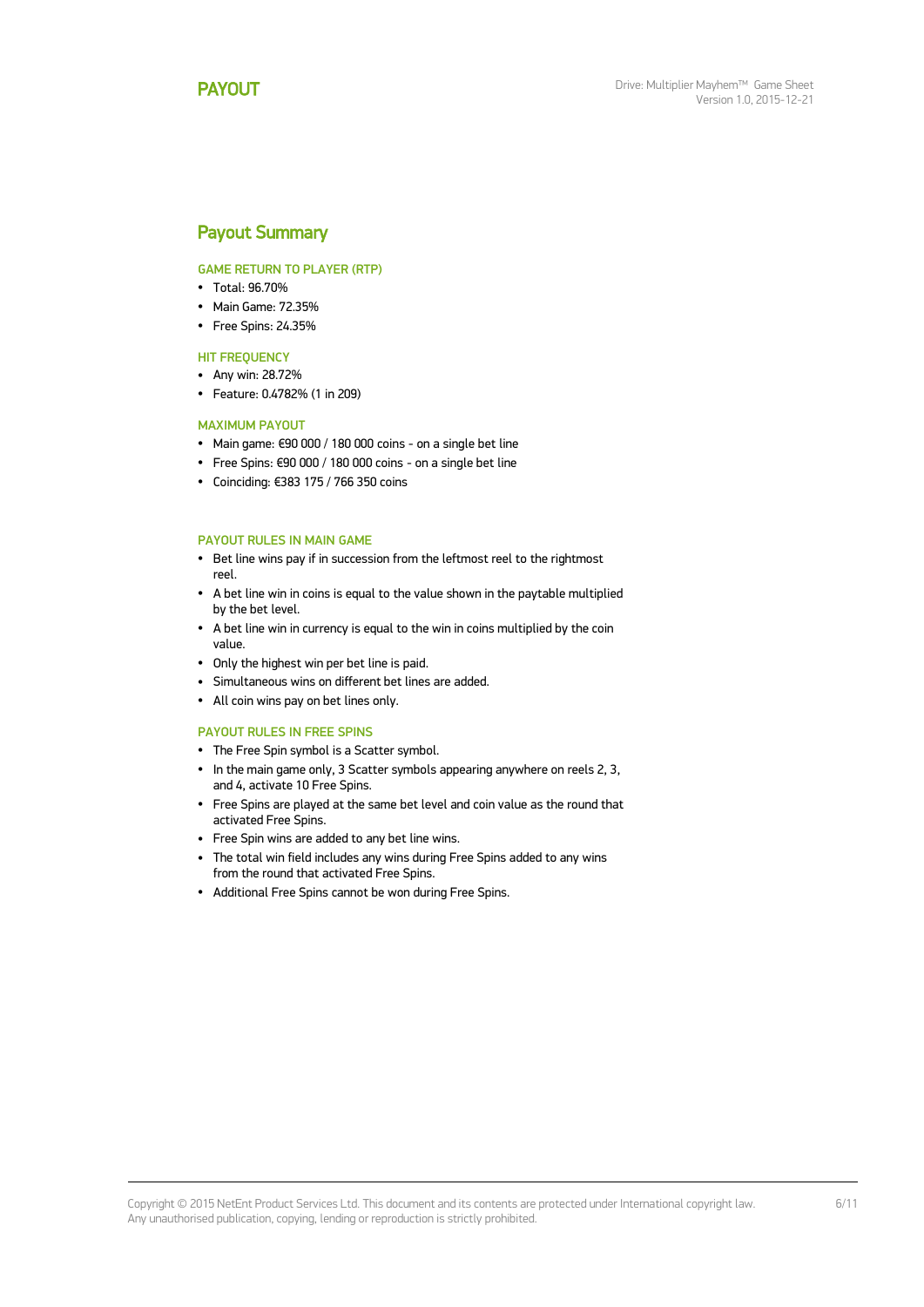### Paytable



Paytable page 1



Paytable page 2



Paytable page 3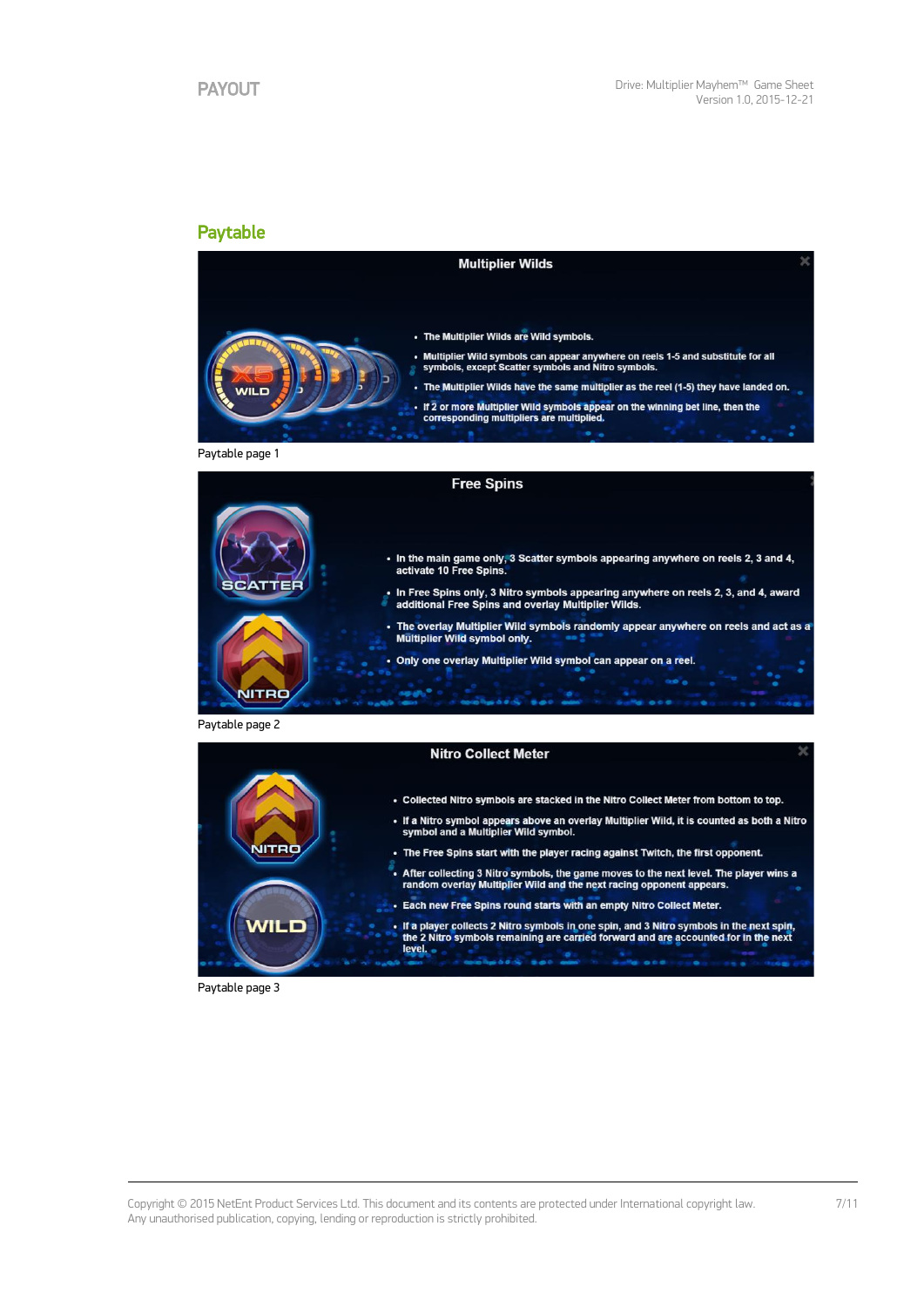| . When reaching a new level, additional Free Spins are awarded along with another random overlay Multiplier Wild. |               |        |                |                |
|-------------------------------------------------------------------------------------------------------------------|---------------|--------|----------------|----------------|
| • Free Spins are awarded according to the table below:                                                            |               |        |                |                |
| Level                                                                                                             |               |        | 3              |                |
| <b>Free Spins</b>                                                                                                 | 10            |        | $+3$           | $+2$           |
| Overlay Multiplier Wild                                                                                           | 0             |        |                |                |
| <b>Racing Opponent</b>                                                                                            | <b>Twitch</b> | Hamaki | <b>Bruiser</b> | <b>Bruiser</b> |
|                                                                                                                   |               |        |                |                |
| -                                                                                                                 |               |        |                |                |

Paytable page 4



Paytable page 5



Paytable page 6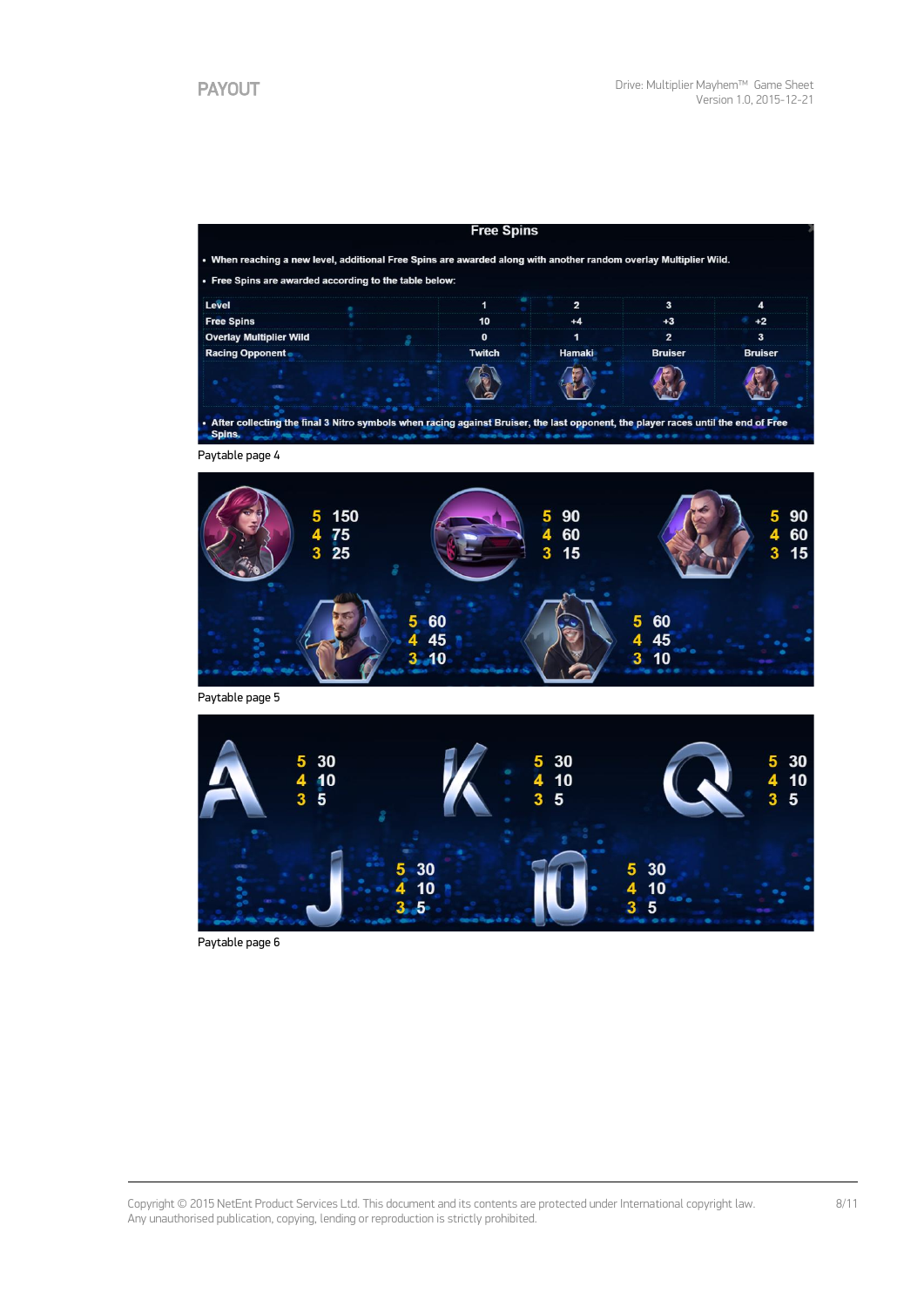## Randomisation

#### RANDOM NUMBER GENERATOR (RNG)

The algorithm used for random number generation (RNG) is Fortuna, a cryptographically secure pseudorandom number generator (PRNG) devised by Bruce Schneier and Niels Ferguson. For more information, see the document Random Number Generation.

The Random Number Generator and its implementation has been tested and approved/certified for randomness according to prevailing industry standards by an accredited, independent, 3rd party test facility.

#### ALGORITHM FOR A RANDOM REEL POSITION

A reel represents an array of symbols where each symbol has an index ("a position").

- 1. A random number between 0 (zero) and the length of the reel is acquired.
- 2. The random number is added to the game as "the new reel position to use".

### Malfunction Management

If a player attempts to access a game using an invalidated session, (for example, due to inactivity or system restart) an error message is displayed in the game. The player can then log on again and resume game play. The game state is always stored so the player can resume game play exactly where he or she left off.

In case of an HTTP error, network timeout or server error a "technical error" message will be displayed to the player and the game will stay in an "unavailable" state until the player reloads the game at a time when the game becomes available.



If a session times out, a "session timeout" message will be displayed to the player and the game will stay in an "unavailable" state until the player reloads the game.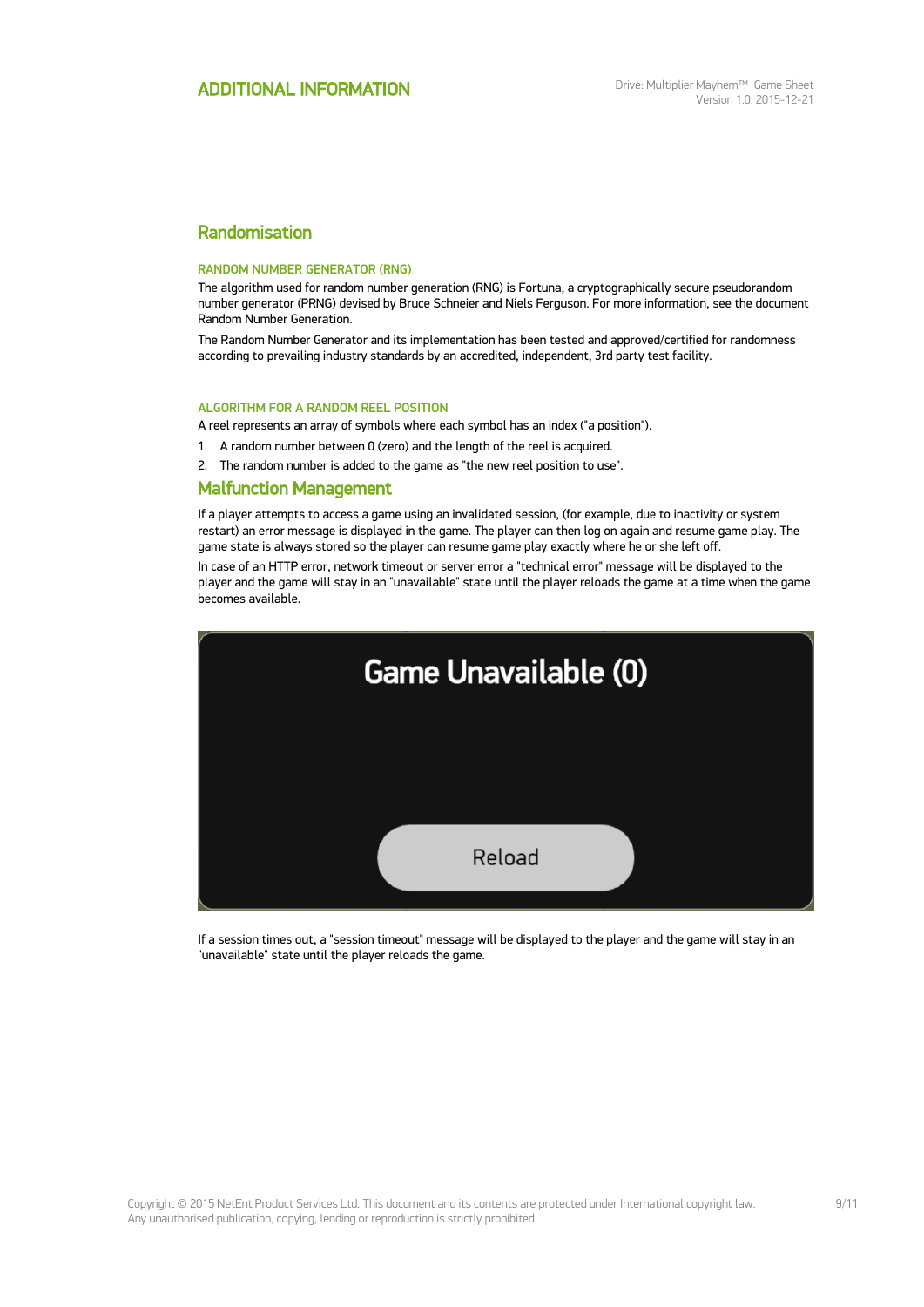

In case of an "out of money" event, an "out of money" message will be displayed to the player and the game will stay in an "unavailable" state until the player reloads the game.



(Italy jurisdiction only) Further information on management of malfunctions is also described in section 3.2.1 of the Gaming Platform (Progetto Della Piattaforma Di Gioco) document. This document provides details on how a player is informed of balance return payments and the technical process.

Information regarding session timeouts and malfunctions is provided to the player via the game rules. Specifically, the player is informed that "In the event of malfunction of the gaming hardware/software, all affected game bets and payouts are rendered void and all affected bets refunded."

### Information to the Player

Players receive a response required message every hour of continuous play: They cannot continue playing unless they respond to the message which provides them with details about the amount bet and won so far during game play.

Players also have access to their game session history and game rules from within the game at all times.

### Game Simulation

A demo version of the game is available at http://www.netent.com/games/